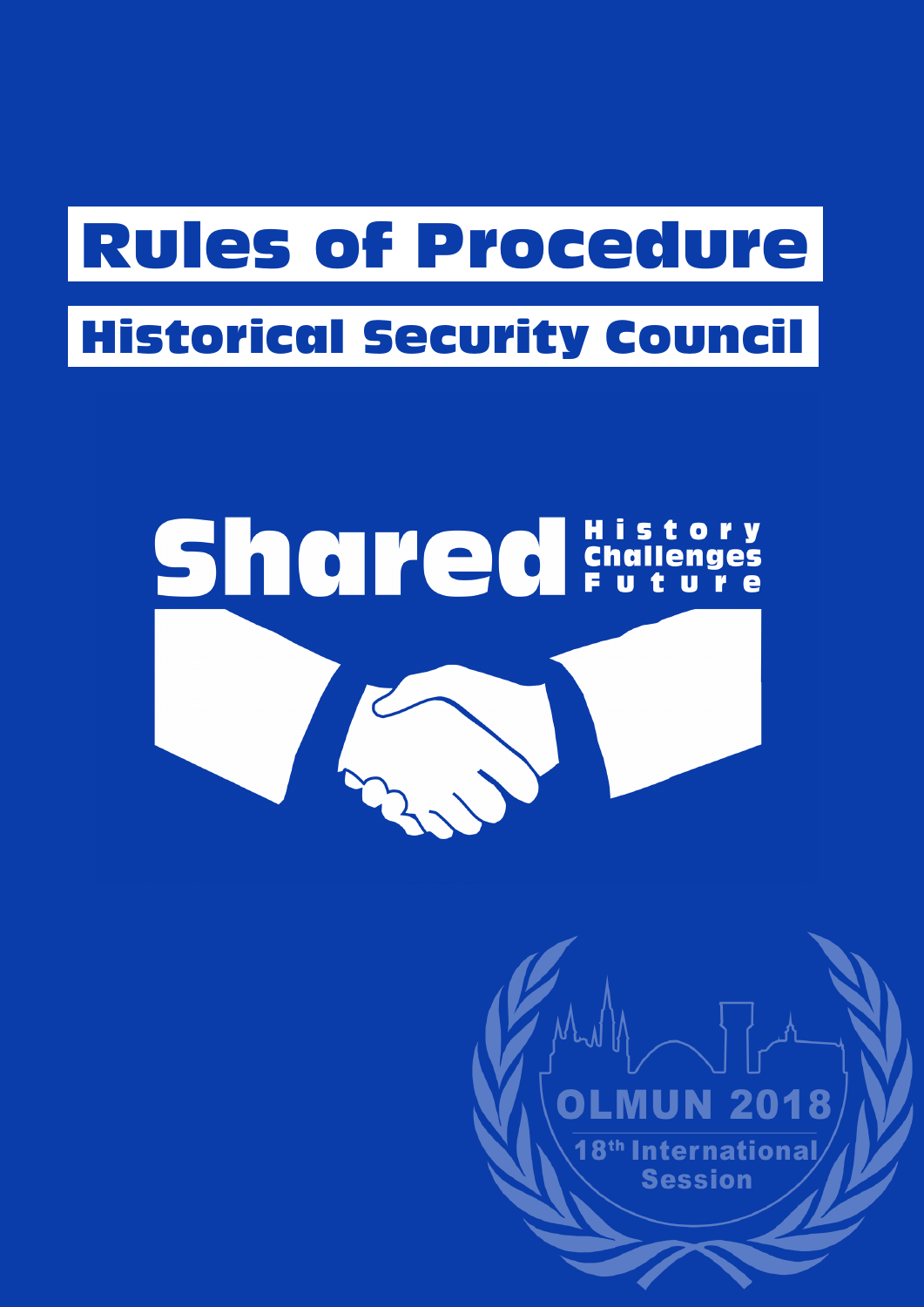**Content Copyright** © Oldenburg Model United Nations (OLMUN) Association, All Rights reserved.

Rules of Procedure for the Historical Security Council, 1st edition

#### **Editors**

| 2018 edited by: | Dominik Ulke, Jasper Siegert |
|-----------------|------------------------------|
|                 |                              |

**Published** by the Oldenburg Model United Nations e.V. (OLMUN 2018)

| <b>Robin Runge</b>      | Sebastian Sanders          |
|-------------------------|----------------------------|
| Bremersweg 39           | Keilstraße 8               |
| 26129 Oldenburg         | 26203 Wardenburg           |
| Germany                 | Germany                    |
| eMail: secgen@olmun.org | eMail: treasurer@olmun.org |

www.olmun.org

**Logo Copyright** © Helge Wellmann, All Rights reserved.

You are allowed to download these "Rules of Procedure for the Historical Security Council" and to copy them for educational uses only, e.g. for your class or your fellow delegates.

However, you are not authorized to reprint or republish them for other MUNs or to change them without permission from the Secretariat.

All delegates should be aware that the rules are intended to facilitate debate and to accord to all members their democratic right to voice an opinion. The Presidents of the Historical Security Council will apply the rules in the committee. They will not tolerate the misuse of the rules for obstructive or restrictive purposes. Eventually, the Presidents and Chairs have the last say on any procedural question.

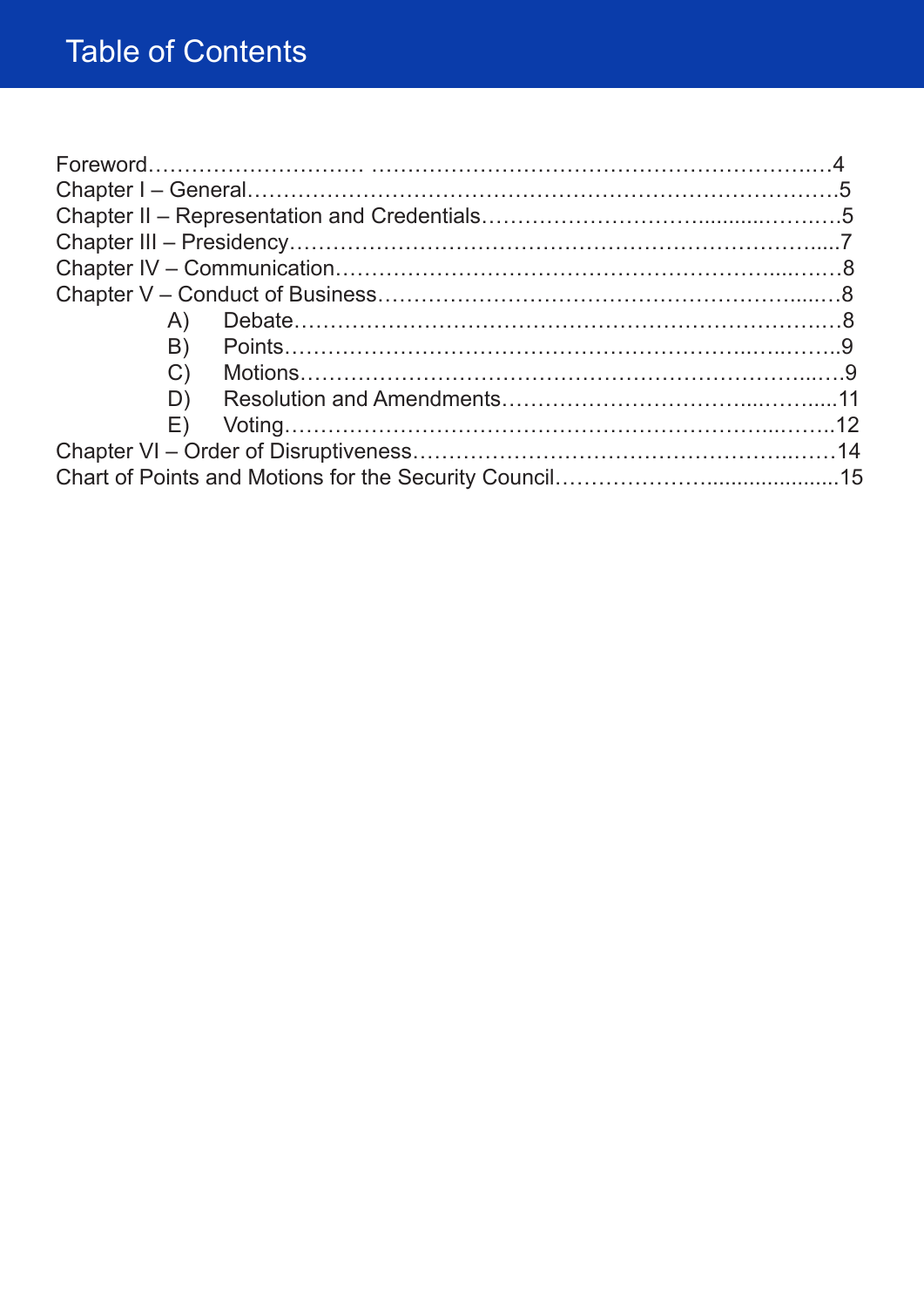Dear delegates and MUN Directors,

Welcome to the Historical Security Council of the 2018 Oldenburg Model United Nations Conference!

This manual will help MUN-Directors preparing their classes, delegates preparing for and during the actual Conference and the Student Officers during the preparation and the chairing of their Committees.

The rules have been tested, approved and extendedly debated in order to ensure a constant flow of debate. With clear rules, every MUN-Participant has the same opportunities; success in debate is not only dependent on experience, but on preparation, information, and knowledge of the proper procedures and, of course, rhetorical talent.

The OLMUN rules are designed for High-School level MUN-Conferences, thus some of the rules may differ from those employed at other major MUN-Conferences. Please take this as a motivation to study them carefully even if you are an experienced MUN-Participant.

The better you know these rules and the more you participate, the more interesting the debate will be! Due to this fact we encourage you to study this manual carefully.

If you have any questions, feel free to ask your presidents at any time.

We wish you all the best during preparation and a successful conference!

On behalf of the Secretariat,

Yours sincerely,

N. Andouz

 $Q \cup \left( Q \right)$ 

**Nika Andouz Anita Kluck** President of the General Assembly Deputy President of the General Assembly

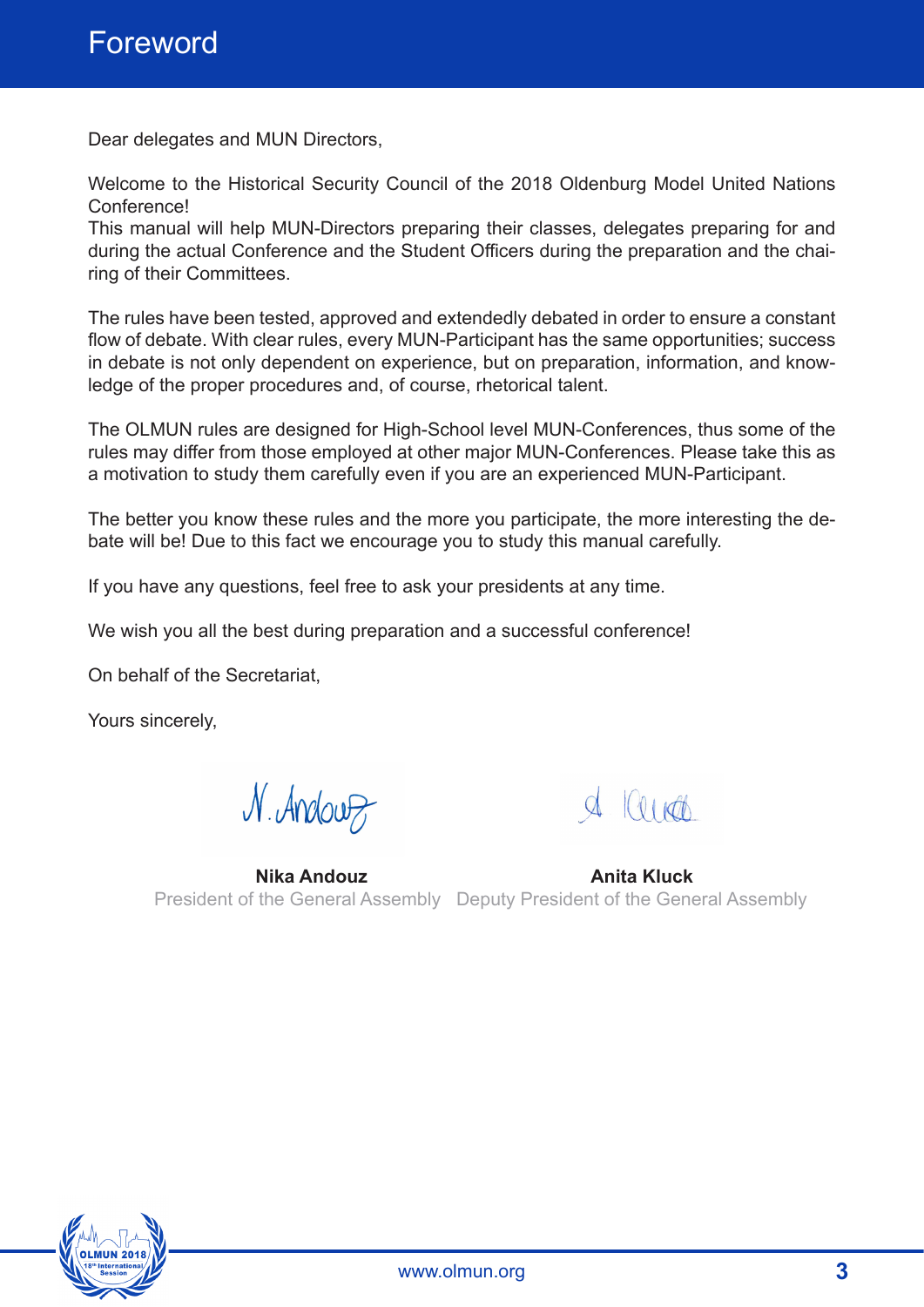# **Chapter I - General**

#### **Rule I: Scope**

- 1. These rules are based on the original rules of the Security Council as stated in the Charter of the United Nations and the Statute of the International Court of Justice. However, adaptations have been made to facilitate and ease debate during the Model UN conference.
- 2. The rules are self-sufficient and shall be considered adopted in advance of the meeting.
- 3. Additionally, the Rules of Procedure of OLMUN 2018 are applicable.

#### **Rule II: Language**

- 1. English shall be both the official and the working language of the Historical Security Council.
- 2. All resolutions and other documents shall be published in English.

#### **Rule III: Courtesy**

All delegates shall show courtesy and respect to the Presidency, the Secretariat and to other representatives at all times.

# **Chapter II – Representation and Credentials**

#### **Rule IV: Composition**

The Historical Security Council shall consist of fifteen members of the United Nations. There are five permanent (P5) member states in the Security Council:

- a. The People's Republic of China,
- b. France,
- c. Russian Federation,
- d. United Kingdom of Great Britain and Northern Ireland,
- e. United States of America.

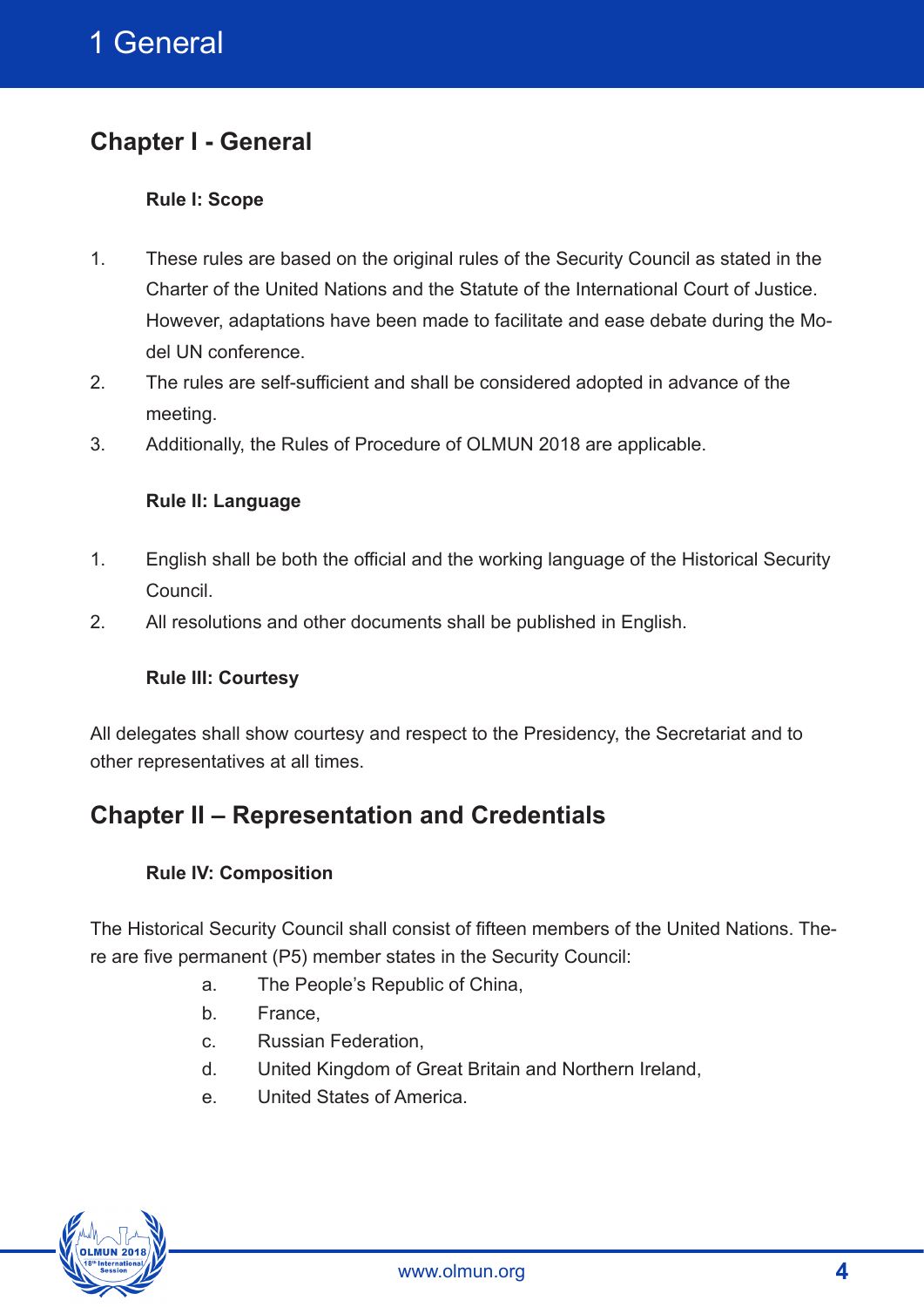The General Assembly shall elect ten other members of the United Nations to be non-permanent members of the Security Council for a two year period, due regard being specially paid, in the first instance to the contribution of members of the United Nations to the maintenance of international peace and security and to the other purposes of the Organization, and also to equitable geographical distribution. For the Security Council in the year 1994 the General Assembly has elected the following as non-permanent members (in alphabetical order):

- f. Argentina,
- g. Brazil,
- h. Czech Republic,
- i. Djibouti,
- j. New Zealand,
- k. Nigeria,
- l. Oman,
- m. Pakistan,
- n. Rwanda,
- o. Spain.

Due to this year's topic of the Security Council there will be two Observer States and one UN Organisation taking part in the debate. These are the following (in alphabetical order):

- p. Belgium,
- q. DR Congo,
- r. United Nations Assistance Mission for Rwanda (UNAMIR).

#### **Rule V: Credentials**

Each member of the Security Council shall be represented at the meetings of the Security Council by an accredited representative that shall be identified by the official OLMUN badge.

#### **Rule VI: Quorum**

No quorum exists for the body of debate, but a quorum shall be made up of nine members of the Security Council for passing a Resolution. The Council may not vote on any substantive matter without a quorum present.

#### **Rule VII: Roll Call**

The Presidency shall conduct the Roll Call for the purpose of establishing the quorum at the beginning of each session. Members who desire to be considered present shall reply 'present' and raise their placard high when the name of their delegation is called. They also have the opportunity to call "Present and voting". In this case abstentions will be out of order for those delegates.

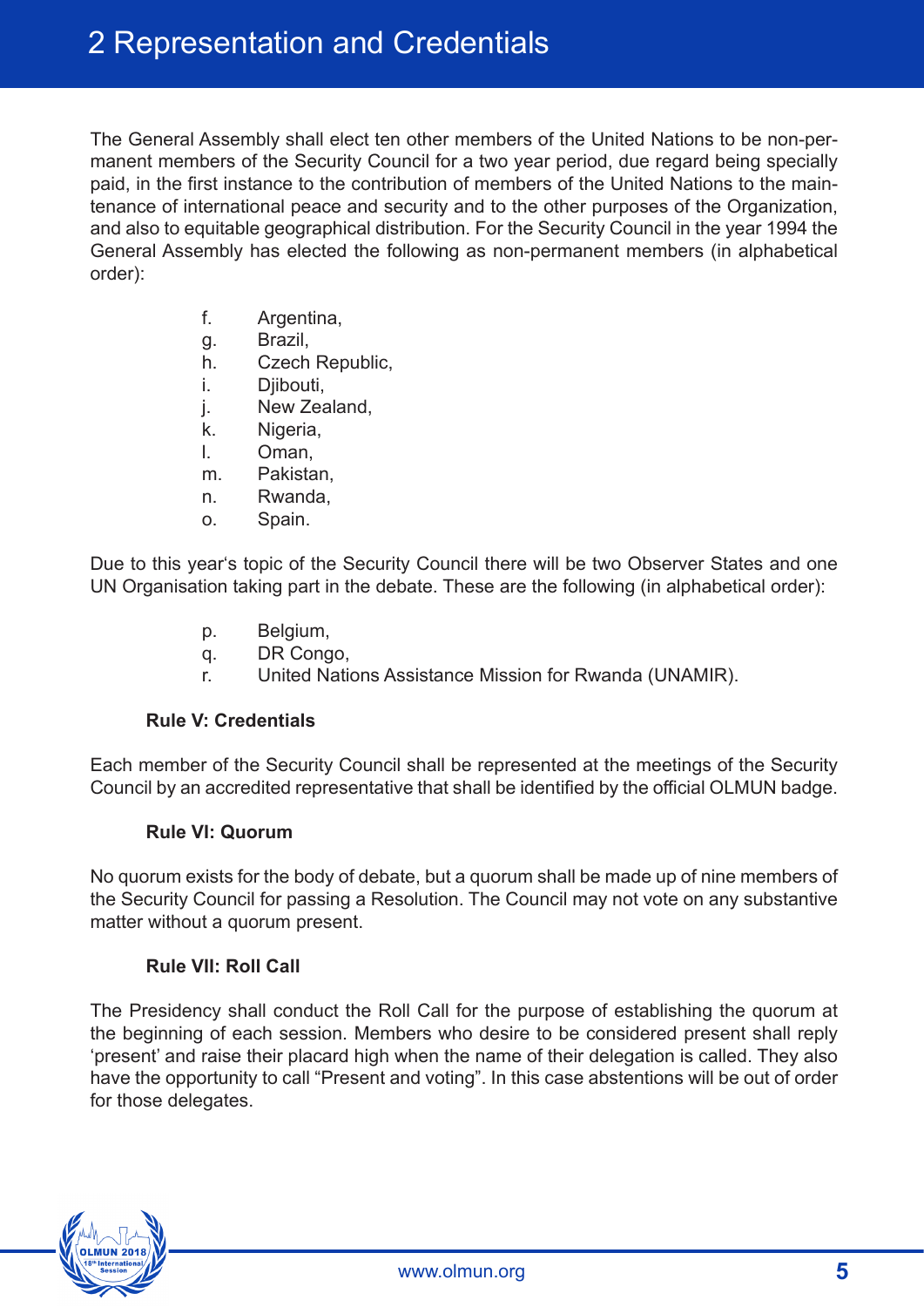#### **Rule VIII: Observer States**

1. Any member of the United Nations which is not a member of the Security Council may participate in the discussion of any question brought before the Security Council whenever the latter considers that the interests of that member are specially affected. The representative of the Party will have an observer status and will not have the right to vote on any substantive matter; however the vote on procedural matters will be in order.

2. Any State or Party invited in accordance with the preceding rule can only enter the discussions with the approval of the Security Council. The approval will be considered a procedural matter

3. Any member of the United Nations invited in accordance with the preceding rule to participate in the discussions of the Security Council may submit proposals and draft resolutions. However, Observer States need a Co-Submiter. These proposals and draft resolutions may be put to a vote only at the request of a representative on the Security Council.

4. The Security Council may invite members of the Secretariat or other persons, whom it considers competent for the purpose, to supply it with information or to give other assistance in examining matters within its competence. An invitation requires a so called Motion to Invite a Guestspeaker'. This shall be decided upon by the Presidency.

### **Chapter III – Presidency**

#### **Rule IX: The Presidency of the Historical Security Council**

1. The Presidency shall preside over the meetings of the Security Council and, under the authority of the Security Council, shall represent it in its capacity as an organ of the United Nations.

2. In case of a dispute over the interpretation of the Rules of Procedure, the Presidency or any person appointed by the President shall make the final interpretation of these rules and the United Nations Charter.

3. The Presidency has the authority to overrule any procedural matters he deems not beneficial to the work of the Security Council.

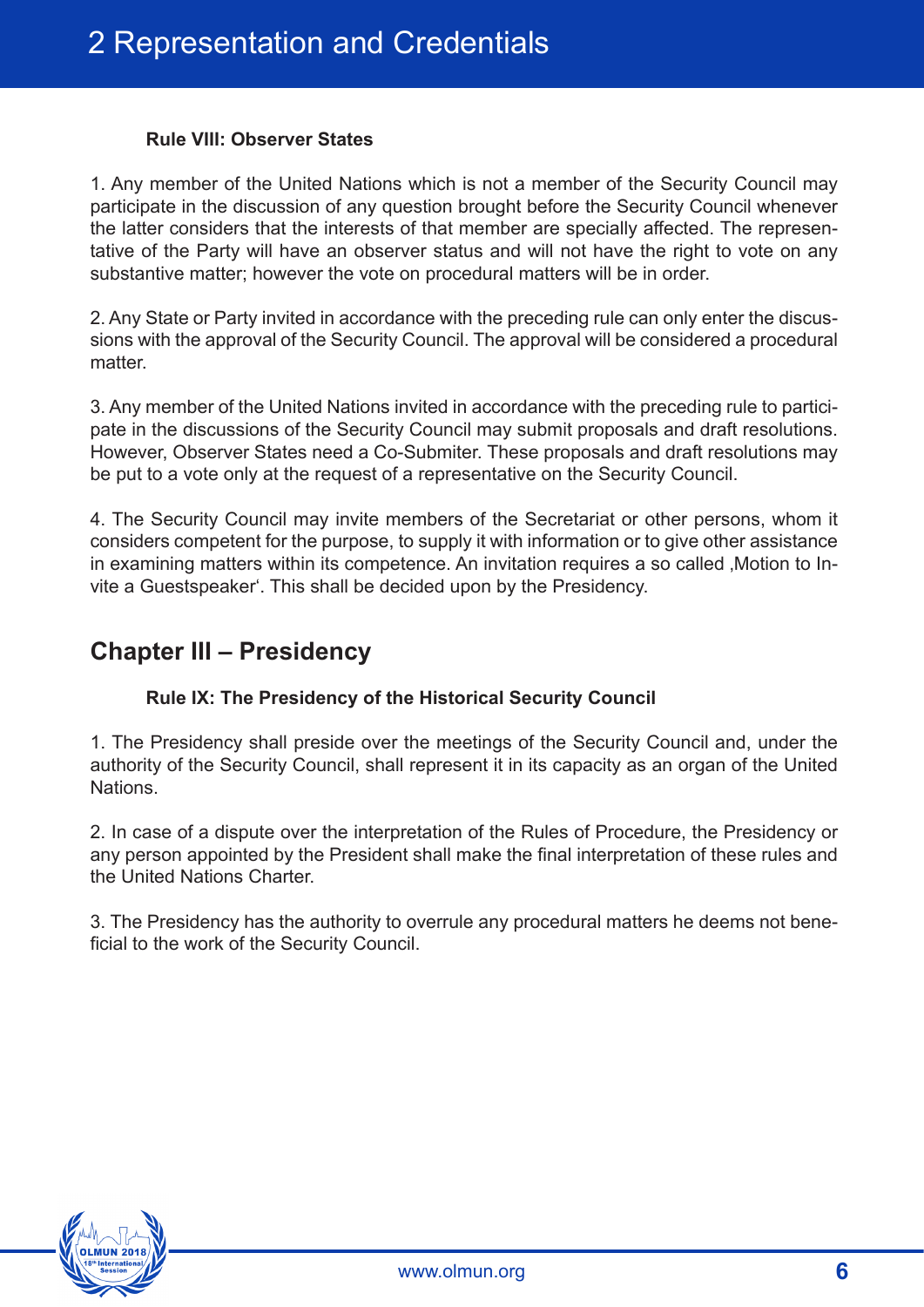# **Chapter IV – Communication**

#### **Rule X: Notes**

Written notes should be the only means of communication between members not recognized to speak. All notes have to be written in English and shall only concern issues related to the Council's work. Notes which fail to fulfill these specifications will be handed to the Presidency by the Admin Staff. Further consequences will be decided upon by the Presidency.

# **Chapter V – Conduct of Business**

#### **A) Debate**

The questions brought before the Security Council shall be formally debated and led by the Presidency of the Security Council. Any member wishing to speak during debate should signal this by raising his placard. The Presidency shall then recognize a speaker.

At the start of the committee session, the Presidency opens the General Speakers List and will ask for delegations who want to be added to the list. Once the General Speakers List runs out, the Council will move into voting procedure.

Once the floor is open, the Presidency may ask for points or motions. If you are recognized by the Presidency you may stand up and state your point/motion. All motions need a Second to be recognized by the Presidency, if not stated otherwise. If there are objections to a motion, the motion will be put to a vote which shall be considered a procedural vote.

The Security Council, unlike all other Committees at OLMUN, discusses its Resolutions clause-by-clause. This means, once a Resolution is introduced, each clause will be negotiated with in a separate debate with a separated Voting Procedure. This shall be considered a closed debate, which means that the debate is seperated into time in favour and time against. Amendments shall only be entertained in time against. Once a clause has been voted upon it can no longer be amended and the decision whether it will be part of the Resolution is final! However, after the clause-by-clause Debate the Council will also entertain again an open debate and a final voting on the Resolution as a whole. Whether the Resolution passes is only decided upon through the outcome of this voting, regardless how many clauses have been passed or failed before.

#### **Rule XI: Speeches**

1. No delegate may address the Security Council without the permission of the Presidency. 2. Speakers must keep their remarks relevant to the topic under discussion.

#### **Rule XII: Yielding**

A delegate may yield his or her remaining time of speech to another member or to the Presidency. Otherwise he or she has the possibility to open him- or herself to Points of Information. During Moderated Caucus, yielding is not necessary. $\rightarrow$  See point B)

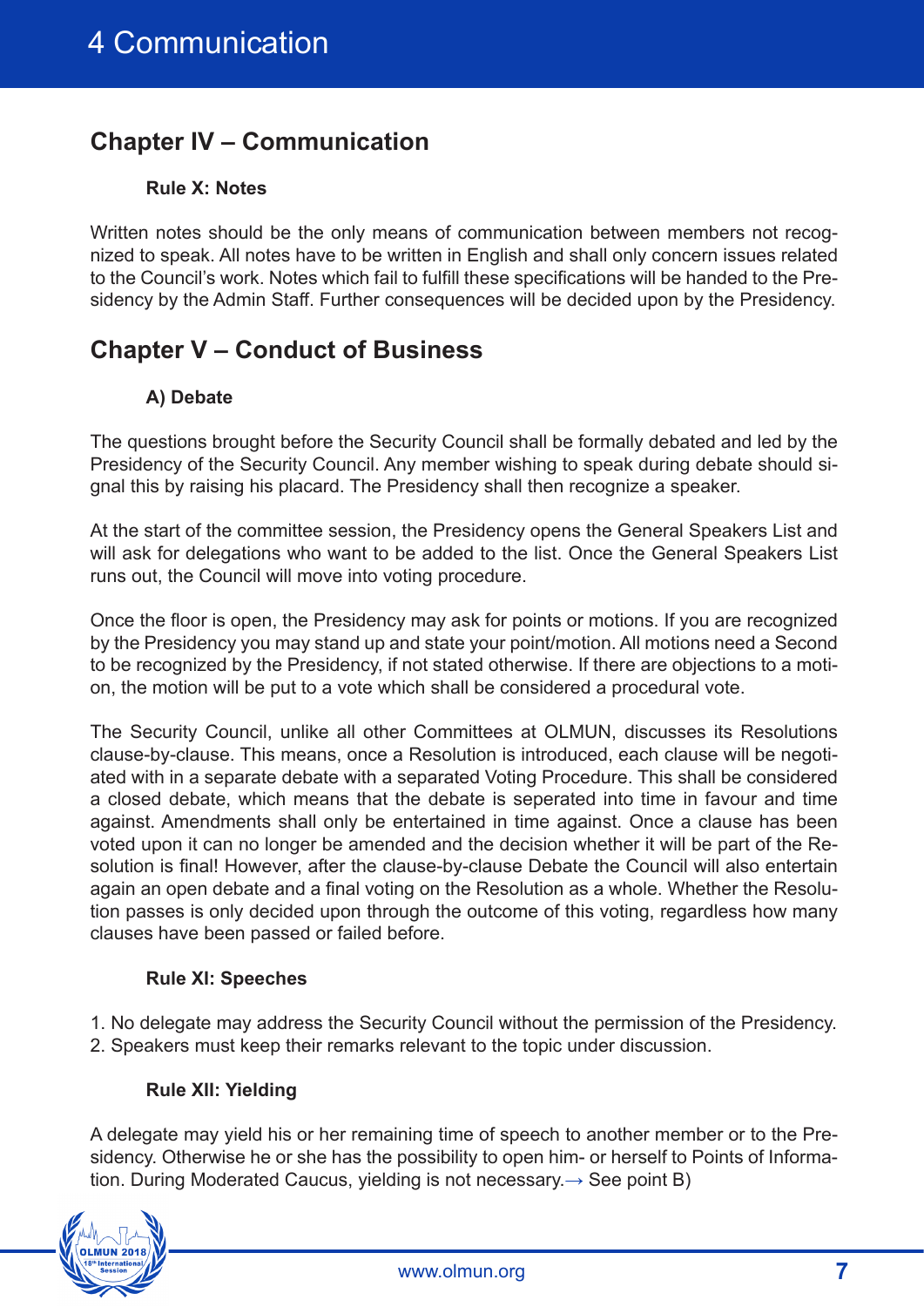#### **B) Points**

#### **Rule XIII: Point of Personal Privilege**

A delegate may at any time request the Presidency to correct discomforts that hamper their ability to participate in the proceedings. It may not refer to the content of any speech and may only interrupt a speaker if it is referring to audibility.

#### **Rule XIV: Point of Order**

A delegate may at any time make the Presidency aware of an improper course of events regarding the official Rules of Procedure for the Security Council. This shall immediately be decided upon by the Presidency.

#### **Rule XV: Point of Information**

If a speaker has opened himself to points of information, the Presidency shall select questioners which are granted one question each. A point of information has to be phrased as a question. A short introductory statement or reference may however precede the question. There will be no further dialogue between the delegates on the floor. There is the possibility to introduce a Request for a Follow-up. During Moderated Caucus Points of Information are not in order

 $\rightarrow$  See Point C)

#### **Rule XVI: Point of Parliamentary Enquiry**

A delegate may ask the Presidency for clarifications on the procedure or for the explanation of terms or abbreviations used in the Security Council.

#### **Rule XVII: Right of Reply**

A delegate may request the right to speak if another member has impugned its national integrity. This is immediately decided upon by the President.

#### **C) Motions**

#### **Rule XVIII: Request for a Follow-up**

A questioner may ask for a Follow-up if the speaker has been given an unclear or even nonsensical answer to a Point of Information. The Presidency will decide upon such requests on a case-to-case basis in the interest of debate. If the request is granted, the speaker will be allowed to make another Point of Information which has to be related to the previous one. A second Request for a Follow-up will not be granted.

#### **Rule XIX: Motion to extend debating time**

This Motion decides whether to extend the debate time set by the chair. It passes with a simple majority or by decision of the chair. There must be a Second to the Motion for it to



be considered by the Security Council.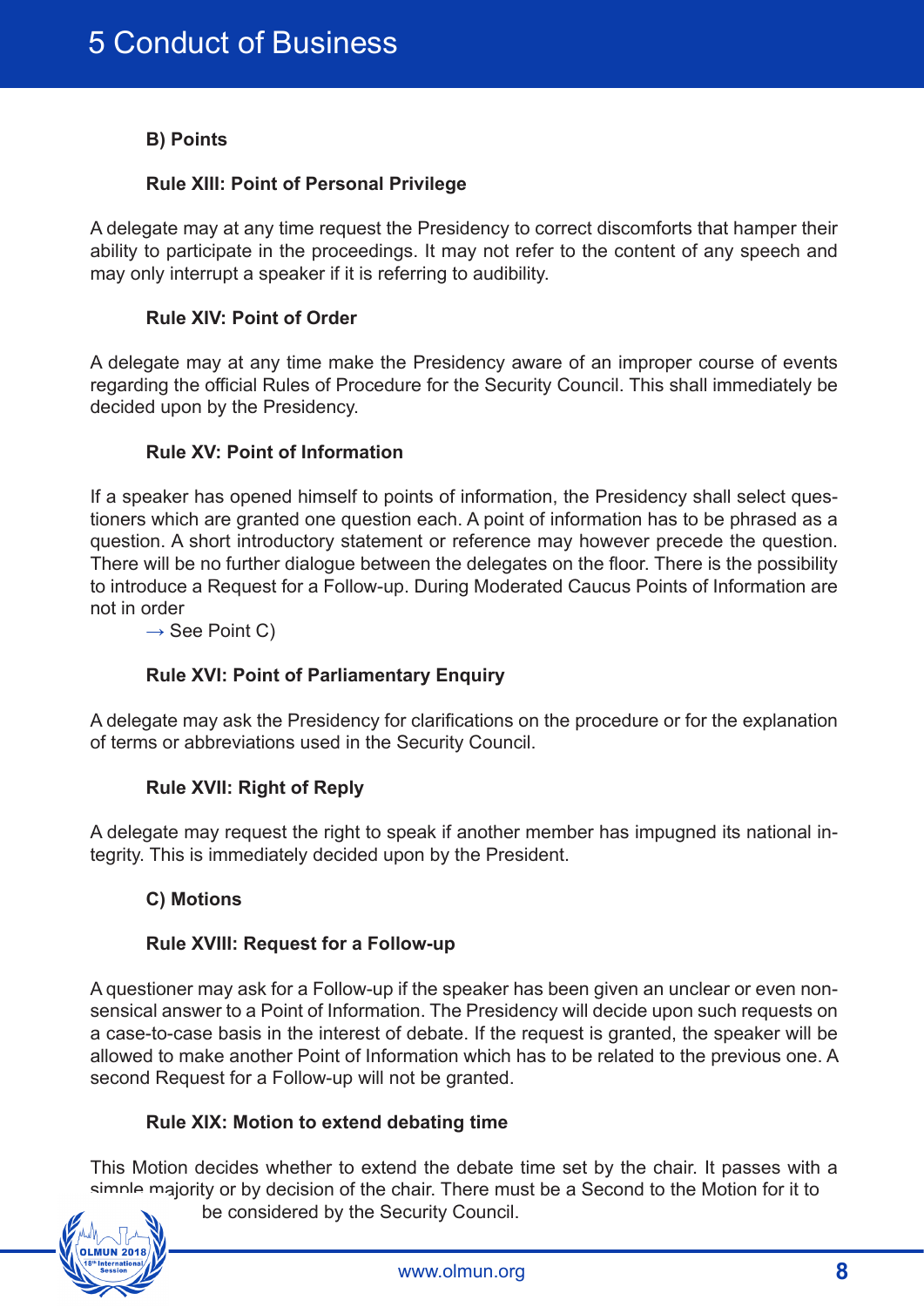#### **Rule XX: Motion to move the Previous Question**

1. A delegate may propose a Motion to move the Previous Question when he or she sees no necessity to continue the current procedural stage. Passing this Motion will move the council directly to the next step of the substantive or procedural matter currently under discussion. This means it will:

- a. Move into Time Against if the Council is in Closed Debate in Time in Favour;
- b. Move into Voting Procedure if the Council is in Closed Debate in Time Against or in Open Debate.

The Presidency may decide whether this Motion is in order. There must be a Second to the Motion for it to be considered by the Security Council. The Presidency may recognize speakers for and against the Motion. The Motion needs a Simple Majority to pass.

#### **Rule XXI: Motion to retake votes**

A delegate may introduce this Motion directly after a Voting Procedure in order to decide whether the votes should be retaken. The Presidency may decide whether this Motion is in order. There must be a Second to the Motion for it to be considered by the Security Council.

#### **Rule XXII: Motion to Split the House**

This Motion can be used by delegates for votes on substantive matters if they want every member to vote either in favour or against. Abstentions will therefore be out of order. It passes by decision of the Presidency.

#### **Rule XXIII: Motion for a Roll Call Vote**

A 'Motion for a Roll Call Vote' will force each member of the Security Council to explicitly state its vote in favour, against or an abstention after being called upon by the Presidency. It requires a Simple Majority or a decision of the Presidency to pass.

#### **Rule XXIV: Motion to Divide the Question**

This Motion can be used by delegates in order to separate the Resolution into two reasonable sections. The specification on how exactly these two parts shall look has to be done by the delegate proposing the Motion. The Motion only affects the Operative Clauses. After passing the Motion and having a delegate clarifying the divisions there will be another voting on this separation of the Resolution. Abstentions will be in order during this procedure. In case the Resolution is split into two divisions, these divisions must be voted upon separately in the end of debate, when voting on the Resolution as a whole. Debate however will not be split. The motion passes with a Simple Majority or by decision of the Chair.

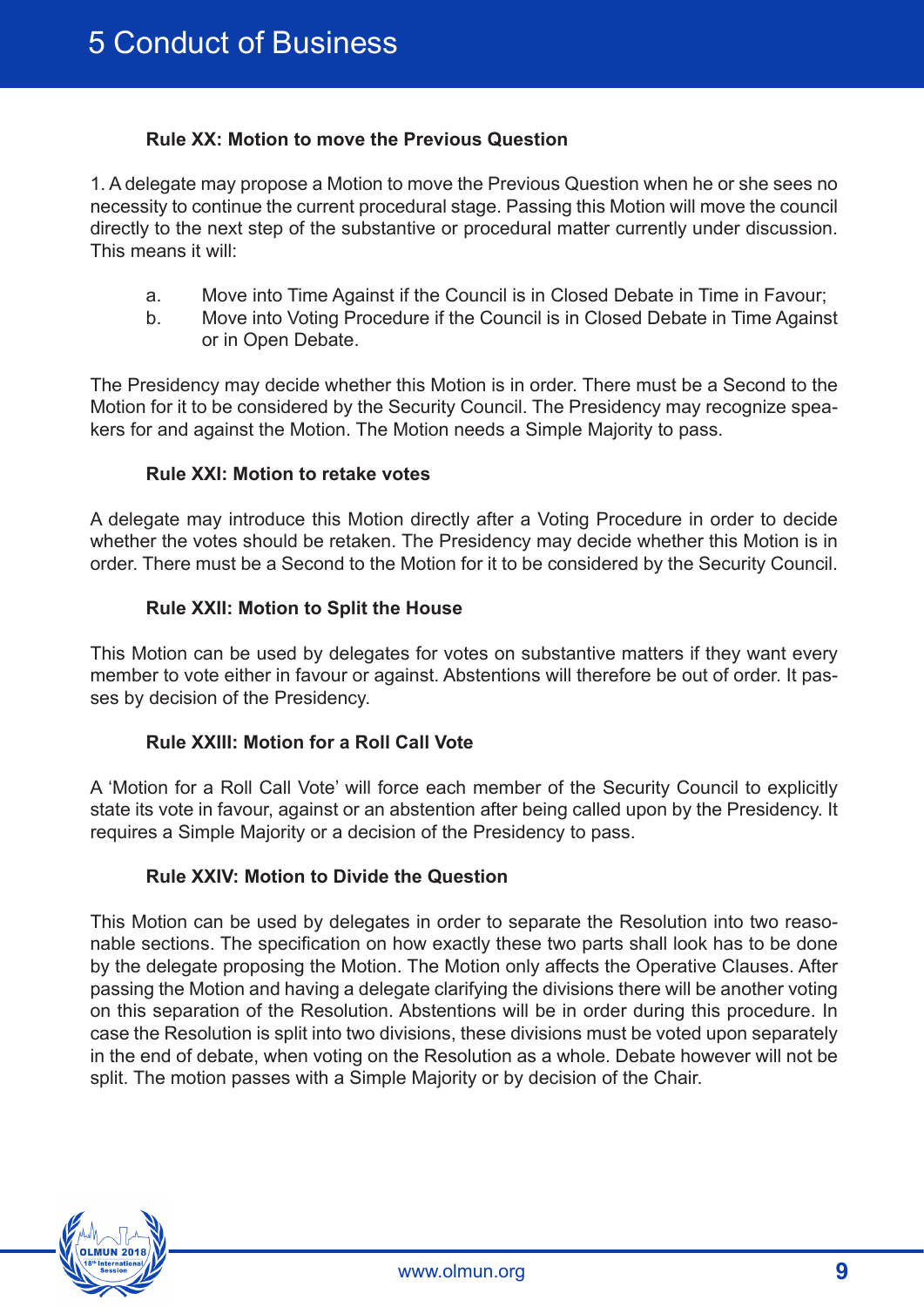#### **Rule XXV: Motion to move into Moderated Caucus**

A Moderated Caucus can be entered in order to debate on recent developments or other topics that urgently need to be discussed. The Presidency may decide whether this motion is in order. The delegate that presents the motion must state the specific purpose and the total time of the Caucus. There must be a Second to the Motion for it to be considered by the Security Council.

#### **Rule XXVI: Motion to move into Unmoderated Caucus**

During Unmoderated Caucus all rules concerning the conduct of debate shall be suspended in order to discuss the business at hand. The motion may be introduced by any delegate. The delegate that presents the motion must also state the total time for the Unmoderated Caucus.

If affirmed by vote of the Security Council, the Committee will enter the Unmoderated Caucus for the time proposed. The President shall call the committee back to order when the total time for the Unmoderated Caucus has elapsed. During this process delegates may extend the time of Unmoderated Caucus by a request to the Presidency. The decision to extend the Unmoderated Caucus is then taken at the Presidency's discretion.

#### **Rule XXVII: Motion to Suspend / Adjourn the Meeting**

1. A delegate may propose a Motion for a 'Suspension of the Meeting' for a specified time and purpose. The Presidency may decide whether this motion is in order. There must be a Second to the Motion for it to be considered by the Security Council.

2. A delegate may propose a motion to 'Adjourn the Meeting', in order to reconvene the next day. The Presidency may decide whether this motion is in order. There must be a Second to the Motion for it to be considered by the Security Council.

#### **Rule XXVIII: Motion to appeal the decision of the Presidency**

This Motion can be employed if delegations feel that the decisions made by the Presidency are against the Rules of Procedure. It exceptionally needs a 2/3 majority to pass.

However, if the Presidency can confirm that he or she was acting in accordance with the official Rules of Procedure, the Presidency may overrule this Motion.

#### **D) Resolution and Amendments**

All resolutions and amendments shall be displayed in written form and readable for all representatives during discussions.

#### **Rule XXIX: Resolutions**

1. Resolutions may only be introduced when signed by at least five members of the Security Council, including the main-submitter, and when distributed to all members of the Security Council.

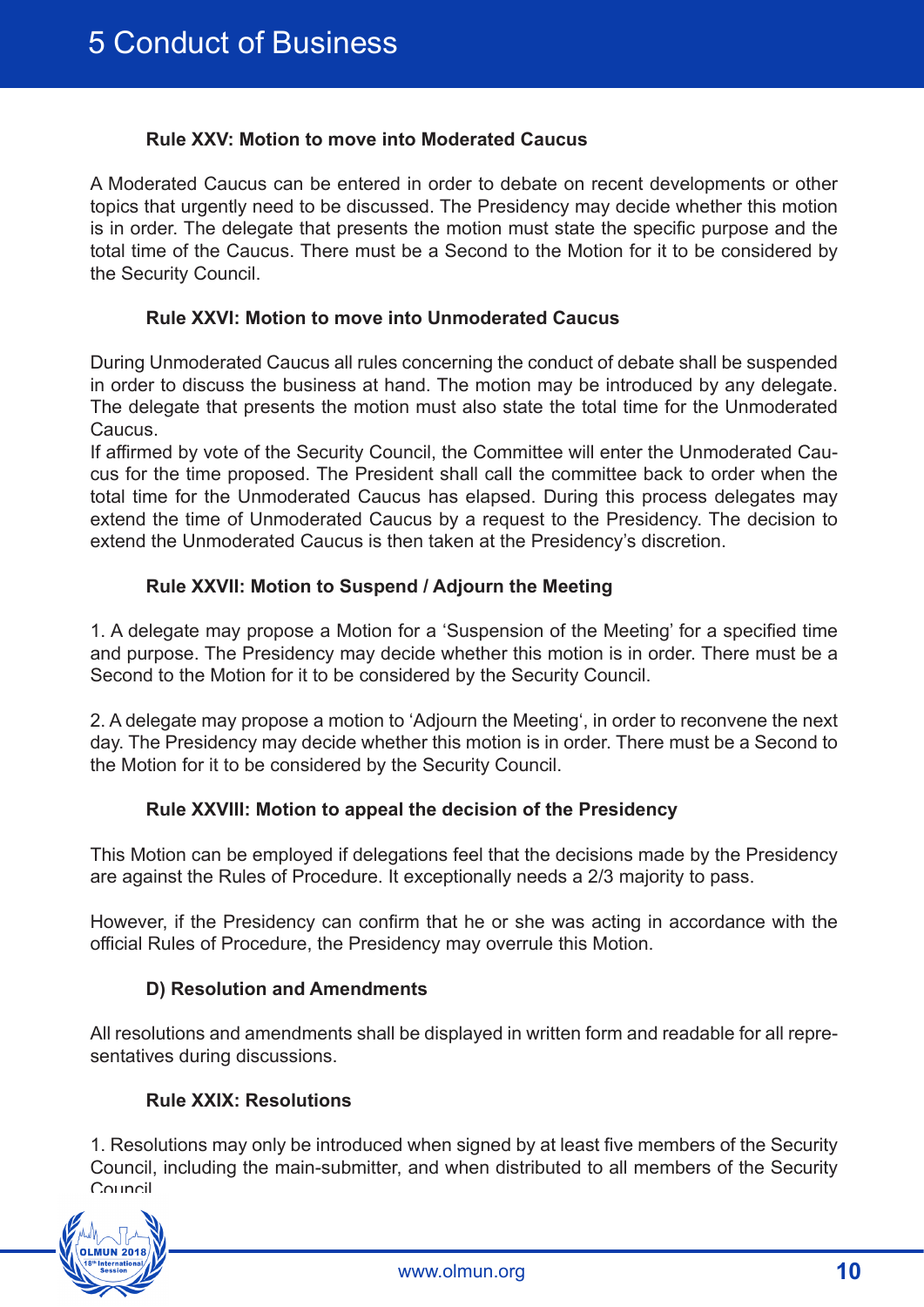2. Upon introduction the resolution is debatable. Only one draft resolution can be subject to discussion at any given time.

3. The Security Council debates on each clause of the resolution individually. Therefore, a Closed Debate for shall be established for the whole clause-by-clause Debate. During that time only amendments and speeches concerning this particular clause are in order. Once debating time for the clause elapses and no further motion to extend debating time is suggested by a member, the Security Council shall vote on the clause in question for it to be integrated into the final resolution or not. If affirmed, no further changes to the clause may be made through amendments.

4.Once every clause has been debated, an Open Debate on the entire resolution shall be established for the purpose of introducing amendments, which add further operative clauses.

5. When time on the Open Debate on the entire resolution has elapsed and no further extension is proposed, the Security Council shall commence with the voting procedure.

#### **Rule XXX: Amendments**

1. Only a speaker who has the floor can submit amendments.

2. Amendments have to be submitted in written form and state the amended operative clause. For this purpose, special paper will be provided.

3. The intention of proposed amendments to resolutions should at all times be to improve the resolution with the objective of achieving a wider consensus and thus helping the resolution to pass. The President may refuse to debate an amendment if he perceives it to be entirely destructive or merely being used for tactical purposes not connected with the substance of the resolution. The objection will then not be put to the vote and the decision of the President is final.

4. "Friendly" amendments are grammar mistakes or clauses, which the submitting countries agreed on during the lobbying process, but which were not included during the writing process. They have to be announced at the beginning of the debate and may then be included without vote. Otherwise they may only be handed in during debate in the Council. Clauses which have undergone a friendly amendment remain amendable according to the rules above.

6. Amendments to the Amendments shall be entertained. There shall be no Amendments to the third degree.

#### **E) Voting**

#### **Rule XXXI: Rights of Voting**

Each member of the Security Council has one vote.

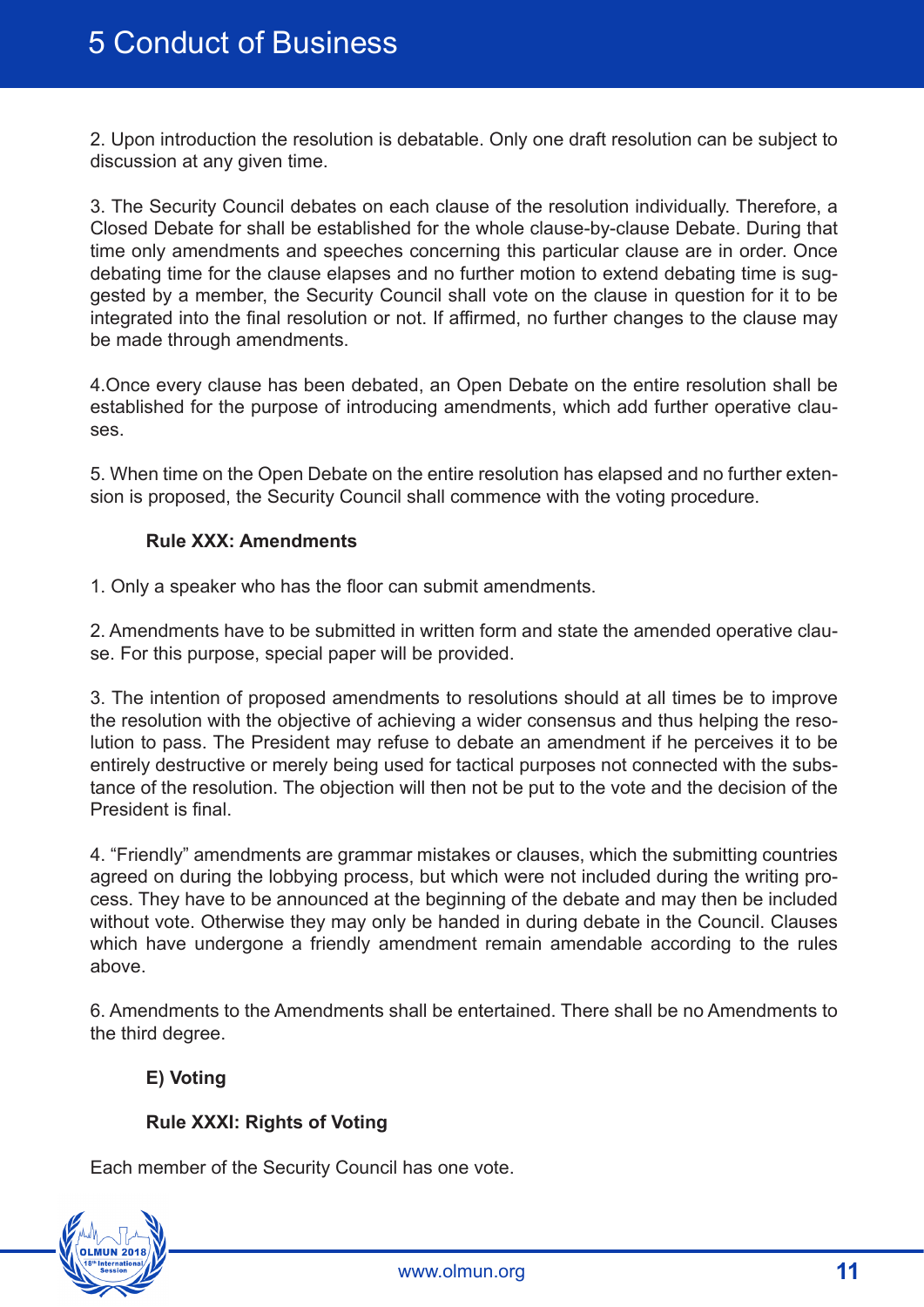#### **Rule XXXII: Procedural Matters**

- 1. A procedural matter is a Voting on:
	- a. any Motion whatsoever;
	- b. the invitation of a Party which is not a member of the Security Council

2. Decisions of the Security Council on procedural matters shall be made by an affirmative vote of the Simple Majority. Abstentions are not in order. A vote on procedural matters is only conducted if there are objections to the motion introduced.

#### **Rule XXXIII: Substantive Matters**

- 1. A substantive matter is a Voting on:
	- a. the inclusion of an amendment;
	- b. a clause;
	- c. a final resolution.

2. Decisions of the Security Council on substantive matters shall be made by an affirmative vote of nine members including the concurring votes of the permanent members. Abstentions by members of the Security Councils are in order.

#### **Rule XXXIV: Veto Right**

The P5 members have the right to Veto. This right enables them to circumvent the usually necessary majority as the Veto is binding and has priority above all other votes. A Veto may be used e.g. to fail an amendment, strike out a Clause of a Resolution or even the Resolution itself. If a P5 member votes against in a Substantive Matter it is automatically considered a Veto. Therefore all Substantive Matters may only pass if all P5 members either vote in favour or abstain from the voting.

When using the Right to Veto, the delegate vetoing needs to deliver a short informational speech upon the reason of his Veto. The delegate may open him- or herself to Points of Information in order to clarify delicate points. If the Council fails to find a solution which will keep the P5 member from vetoing, the current matter on the vote will be considered to have failed and the Council will continue its work with the next issue. However, there is the possibility to move into a P5 Caucus.

#### **Rule XXXV: P5 Caucus**

A P5 Caucus can be introduced whenever a P5 member wants to veto a matter which one or more of the other P5 members decided to vote in favour of. To do so, one of the P5 members needs to notify the Presidency via note or a Point of Information. The Presidency will then decide whether this is necessary or not. During a P5 Caucus all five permanent members leave the Conference room together with the Presidency of the Security Council; committee session is paused for the duration of the P5 caucus.

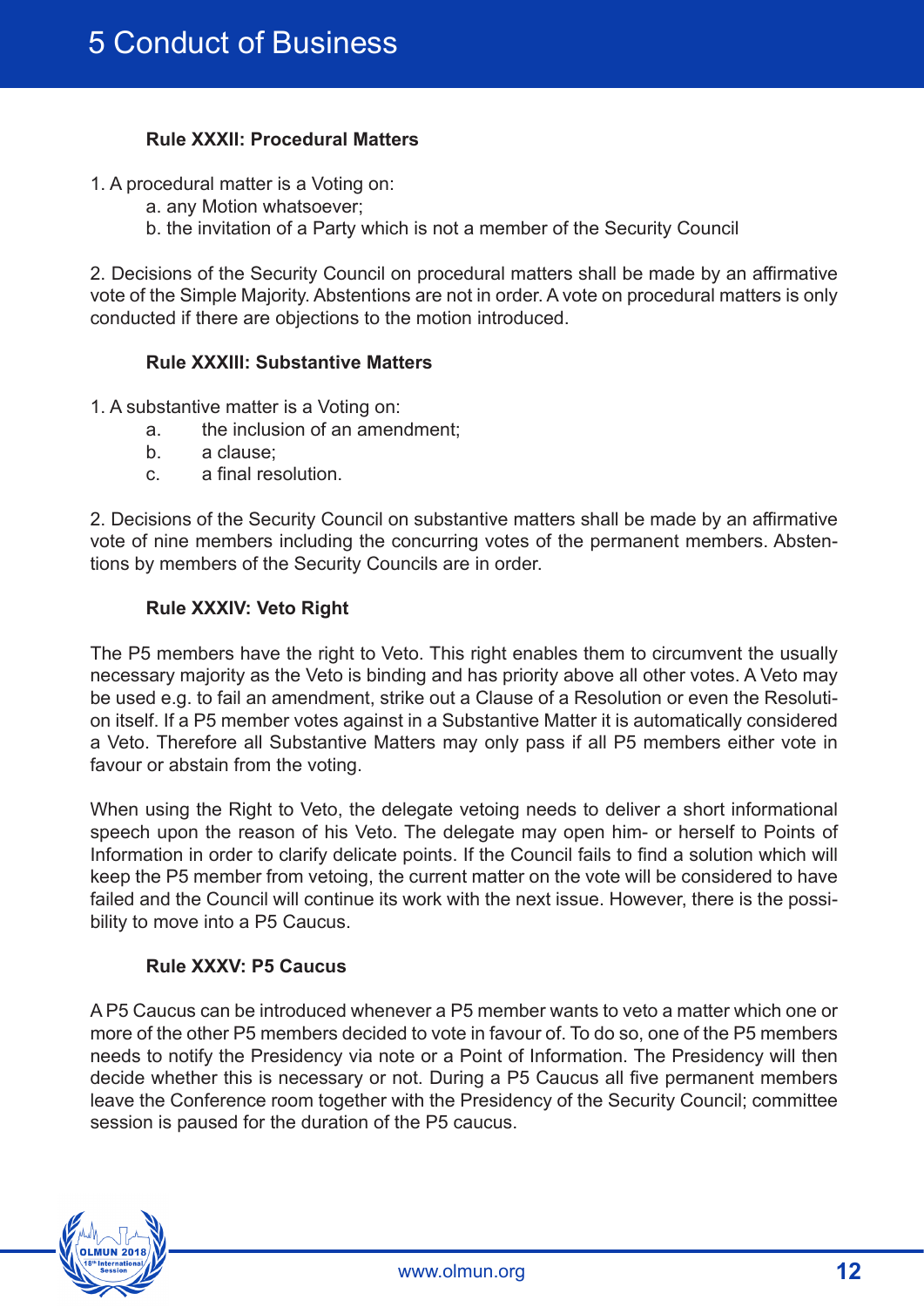The P5 members and the President of the Security Council will then entertain an informal session in which they try to find a solution for the current issue and state arguments why a certain Amendment or Clause should be part of the Resolution or why not or why the current Resolution should pass or fail. All participants of the P5 caucus are asked to act constructively and work towards a solution of the problem at hand.

The President decides when the P5 caucus is over. Committee session will be resumed then in the Voting Procedure of the current issue.

# **Chapter VI – Order of Disruptiveness**

If at any time more than one point or motion is on the floor, the following list shall decide upon the order of disruptivness.

#### **Rule XXXVI: Order of Disruptiveness**

- 1. Motion to Appeal the Presidency's Decision
- 2. Motion to Suspend/Adjurn the Meeting
- 3. Motion to Move the Previous Question
- 4. Motion to Divide the Question
- 5. Motion for a Roll Call Vote
- 6. Motion to Split the House
- 7. Motion to Retake Votes
- 8. Motion to Extend Debating Time
- 9. Motion to Move into Unmoderated Caucus
- 10. Motion to Move into Moderated Caucus